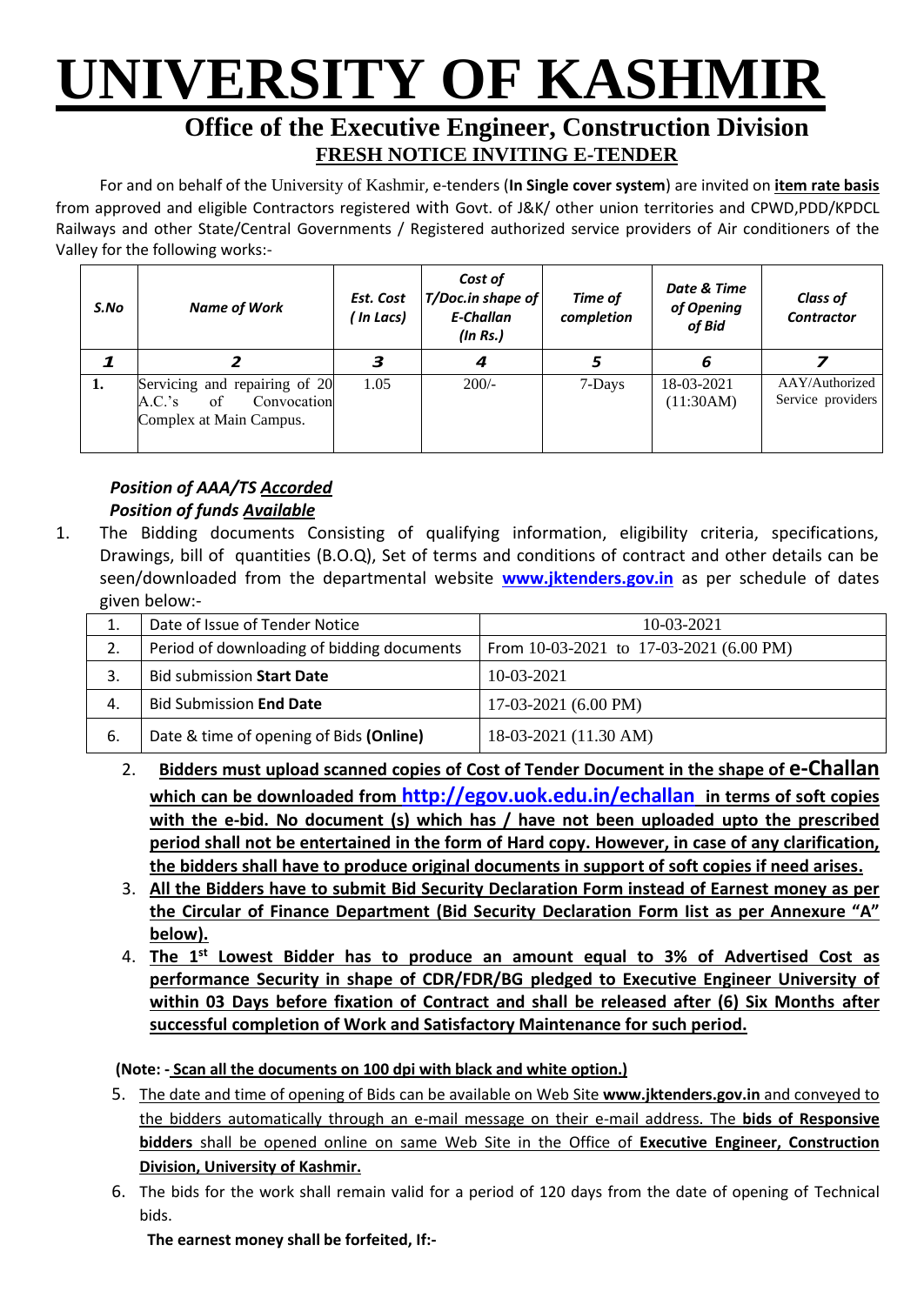- a. Any bidder/ tenderer withdraw his bid/ tender during the period of bid validity or make any modifications in the terms and conditions of the bid.
- b. Failure of Successful bidder to furnish the required performance security within the specified time limit.
- c. Failure of Successful bidder to execute the agreement within 28 days after fixation of contract.
- 7. Instruction to bidders regarding e-tendering process.
- 7.1. Bidders are advised to download bid submission manual from the "Downloads" option as well as from "Bidders Manual Kit" on website [www.jktenders.gov.into](http://www.pmgsytendersjk.gov.into/) acquaint bid submission process.
- 7.2. To participate in bidding process, bidders have to get 'Digital Signature Certificate (DSC)' as per Information Technology Act-2000. Bidders can get digital certificate from any approved Vendor.
- 7.3. The bidders have to submit their bids online in electronic format with digital Signature. No bid will be accepted in physical form.
- 6.4. Bids will be opened online as per time schedule mentioned in Para-1.
- 6.5 The Department will not be responsible for delay in online submission due to any reasons.
	- 8. Bidders are advised not to make any change in BOQ (Bill of Quantities) contents. In no case they should attempt to create similar BOQ manually. The BOQ downloaded should be used for filling the item rate inclusive of all taxes and it should be saved with the same name as it contains.
	- 9. Price escalation and Taxes:- The unit rates and prices shall be quoted by the bidder entirely in Indian Rupees and the rates quoted shall be deemed to include price escalation and all taxes including CGST and SGST up to completion of the work, unless otherwise specified. Deduction on account of taxes shall be made from the bills of the contractor on gross amount of the bill as per the rates prevailing at the time of recovery.
	- 10. Bidders are advised to use "My Documents" area in their user on e-Tendering portal to store such documents as are required.
- 11. In case of any specified project the relevant guidelines / standard bidding document shall be followed.
- 12. Instructions to Bidder (ITB)
- 12.1. All bidders shall upload the following information and documents along with qualification criteria / qualification information with their bids:-
- *a.* Copies of original documents defining constitution/ legal status, place of registration, Authorization certificate of company w.r.t authorized service provider of A.C.'s and principal place of Business with up to date renewal.
- 12.2. *Valid GSTIN Registration with latest clearance certificate/Acknowledgement receipt of GST return copy GST-3B and PAN Card.*
- 12.3. The bidder at his own responsibility and risk should visit and examine the site of work and its surroundings before submission of bid.
- 12.4. Non attendance of pre-bid meeting will not be cause of disqualification of the bidder.
- 12.5. All documents relating to the bid shall be in the English Language.
- 12.6. The Bidder shall have to use good quality approved materials at his own cost, no departmental supplies be made by the University
- 12.7. If the bidder does not quote rate for any item of the rate list/quantity schedule, cost of such item/ items shall be deemed to be part of the overall/total contract value. No rate shall be allowed for such item / items in the allotment of contract.
- 13. General Conditions of Contract:-
- 13.1. The date of start of the work shall be reckoned within one week from the date of issuance of LOI/Contract allotment as the case may be.
- 13.2. Penalty for delay in completion:-In case of delay in completion of work beyond stipulated period of completion, penalty of Rs. 2000/- per day but up to maximum of 10% of the total contract shall be imposed.
- 13.3. Time extension:-Suitable time extension shall be granted in case of increase in scope of work and in the event of delay beyond control of contractor to be determined by the department.
- 13.4. Advance Payments:-No mobilization advance/equipment advance shall be paid unless otherwise specified in the SBD.
- 13.5. Secured Advance:-No secured advance is admissible unless otherwise specified.
- 13.6. Retention Money: 10% shall be deducted from each running bill of the successful contractor which shall be released after virtual completion of work in all respects/when recommended.
- 13.7. Schedule of Payment:-The payment schedule shall be fixed after award of contract in favour of successful bidder, on the basis of availability of funds and value of work executed, shall be determined by the Engineer.
- 13.8. Amendment of bidding document:-Before the deadline for submission of bids the employer may modify the bidding documents by issuing Addenda.
- 13.9. The tender receiving authority reserves the right to accept or reject any tender or all tenders without assigning any reason thereof.
- 13.10. Restoration of work: On completion of contract the contractor shall be responsible to remove all un-used material and restore all work in its original position at his own cost.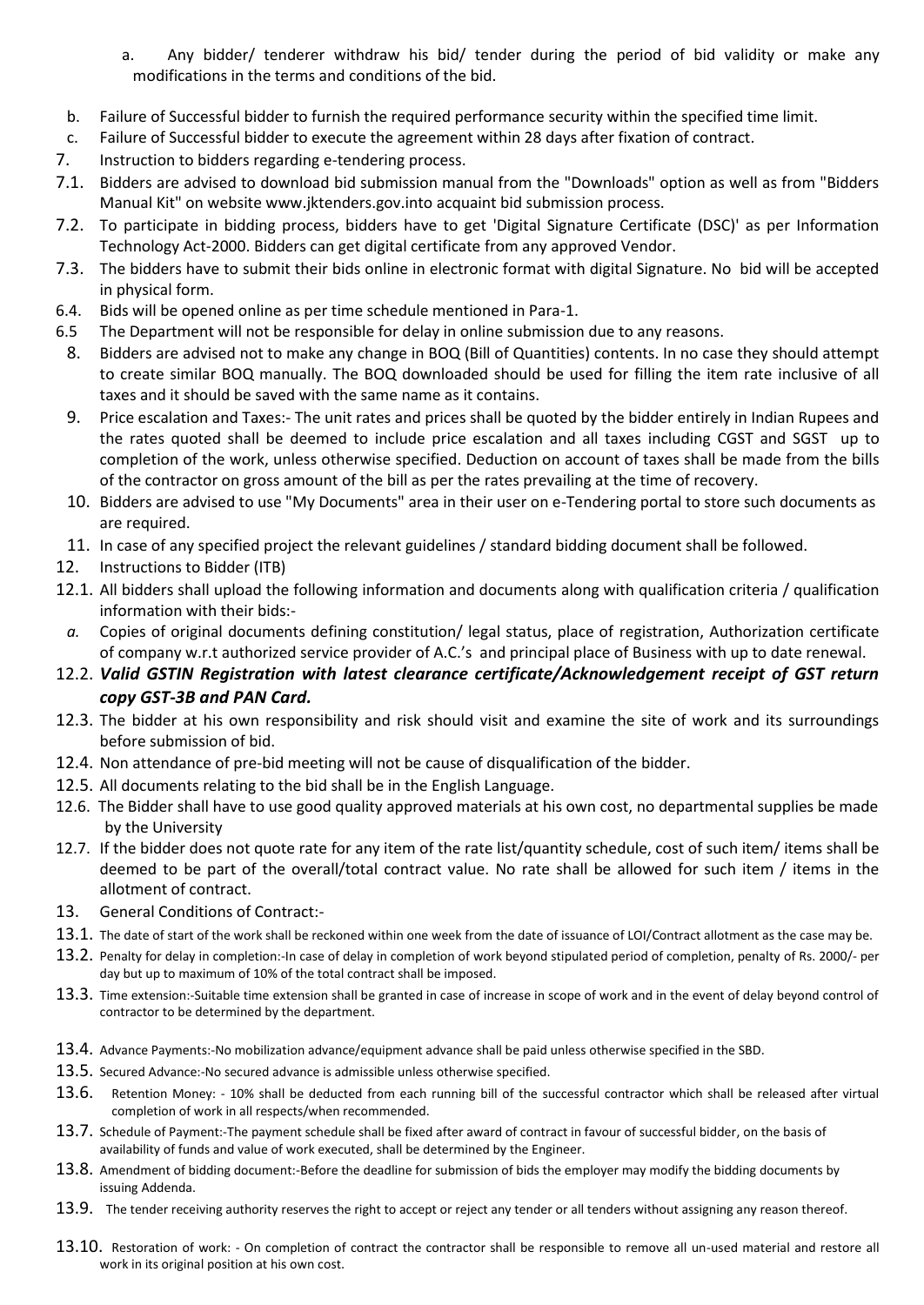- 13.11. Traffic regulations:-The contractor is bound to adhere to traffic regulations as is applicable from time to time and ensure arrangements of smooth regulation of traffic during execution of work.
- 13.12. Arbitration:- The arbitration shall be conducted in accordance with the arbitration procedure stated in the J&K conciliation and Arbitration Act No:-xxxv of 1997 issued vide SRO No:-403 vide Notification of J&K Govt., "Law Department" 11th December-1997.
- 13.13. Defective Liability period: The DLP shall be commenced from the date of certified completion of work and period shall be 6 months.
- 13.14. In case the agency fails to execute the work, the deposits in the shape of CDR and Additional performance guarantee shall be liable for

forfeiture besides initiating other punitive actions against the defaulter without serving any notice.

- 13.15. All Key Construction material shall have to be strictly as per prescribed specifications and approval of the Engineer In-charge. The CDR shall be released after (6) six months from completion of the work and satisfactory maintenance for such period.
- 13.16. Failure on part of the contractor to fulfill his obligations of maintenance schedules shall result in forfeiture of the deposits held for this purpose as well as the CDR for this work.
- 13.17. Safety: The contractor shall be responsible for safety of all activities at site of work.
- 13.18. Discoveries: Anything of historical or other interest or of significant value unexpectedly discovered on the site shall be the property of University.
- 13.19. Tests:-The contractor shall be solely responsible for carrying out the mandatory tests required for the quality control at his own cost (if applicable).
- 13.20. Termination: The employer may terminate the contract if the contractor causes a fundamental breach of the contract.
- 13.21. Fundamental breach of contract will include:-
- **a.** Continuous stoppage of Work for a period of 30 days without authorization of Engineer in-charge.
- **b.** Contractor is declared bankrupt.
- **c.** Any evidence of involvement of contractor in corrupt practices.
- **d.** If the contractor indulges in willful disregard of the quality control measures put in place by the department.
- **e.** Contractor delays the completion of work beyond stipulated time of completion.
- **f.** Pursuant to the process of termination of defaulted contract, the employer reserves the right to invite fresh tender for the balance work at the risk and cost of defaulting contractor.
- **g.** If in case contractor failed to start /complete the work, within the stipulated time period, his CDR/Earnest Money shall be forfeited after termination of the contract. Besides, defaulting contractor shall be debarred from taking works in R&B Department at least for one year.
- 13.22. Major Labor Laws applicable to establishment engaged in building and other construction Work:
	- a. Workmen compensation act 1923.
	- b. Payment of Gratuity Act 1972.
	- c. Employees P.F. and Miscellaneous Provision Act 1952.
	- d. Maternity Benefits Act 1951.
	- e. Contract Labor (Regulation & Abolition) Act 1970.
	- f. Minimum Wages Act 1948.
	- g. Payment of Wages Act 1936.
	- h. Equal remuneration Act 1979.
	- i. Payment of bonus Act 1965.
- j. Industrial disputes Act 1947.
- k. Industrial employment standing orders Act 1946.
- l. Trade Union Act 1926.
- m. Child Labor (Prohibition & Regulation) Act 1986.
- n. Inter State Migrant workmen's (Regulation of employment & Conditions of service)Act 1979.
- o. The Building and other Construction workers (Regulation of employment and Condition of service) Act 1996 and the Census Act of 1996.
- p. Factories Act 1948.
- q. Compliance with Labor Regulation Laws of J&K State.
- 13.23. Specification/Quality Control: -All items of works shall confirm to specifications as per IRC/ MORTH/ NBO/ CPWD/ SSR/ Any other prescribed specifications and quantities may vary ± 10% to the estimated quantities.
- 13.24. Insurance:- Insurance cover to Labor / Machinery / Work / Plant material / Equipment by the contractor shall be mandatory.
- 13.25. Laws Governing the Contract:-The contract shall be governed by Laws of the land.
- 13.26. Court's Jurisdiction:-In case of any disputes/differences between contractor and Department the jurisdiction shall be J&K State.
- 13.27. Time Extension:
	- a. The work is to be completed within the time limit specified in the NIT and the time of completion will also increase / decrease in proportion with additional / deleted quantum of work depending upon the actual quantum of work.
	- b. Request for extension of time shall be made by the contractor in writing not later than fifteen days of happening of the event causing delay. The contractor shall also indicate in such a request the period for which extension is desired.
	- c. Abnormal /bad weather or Serious loss or damage by fire or Civil commotion, strike or lockout (other than among the labour engaged by the contractor) affecting any or the trades employed on the work, or Non availability of departmental stores. Any other cause which in the absolute discretion of the accepting authority is beyond the contractor's desire.
	- d. On contractor's representation based on the grounds as detailed above the time for completion of the work may be extended by a period considered reasonable by the Department.
- e. Extension of time shall be also admissible in the event of temporary suspension of work.
- 14. The tender / bid is liable to rejection if it does not fulfill the requirements as laid down in NIT.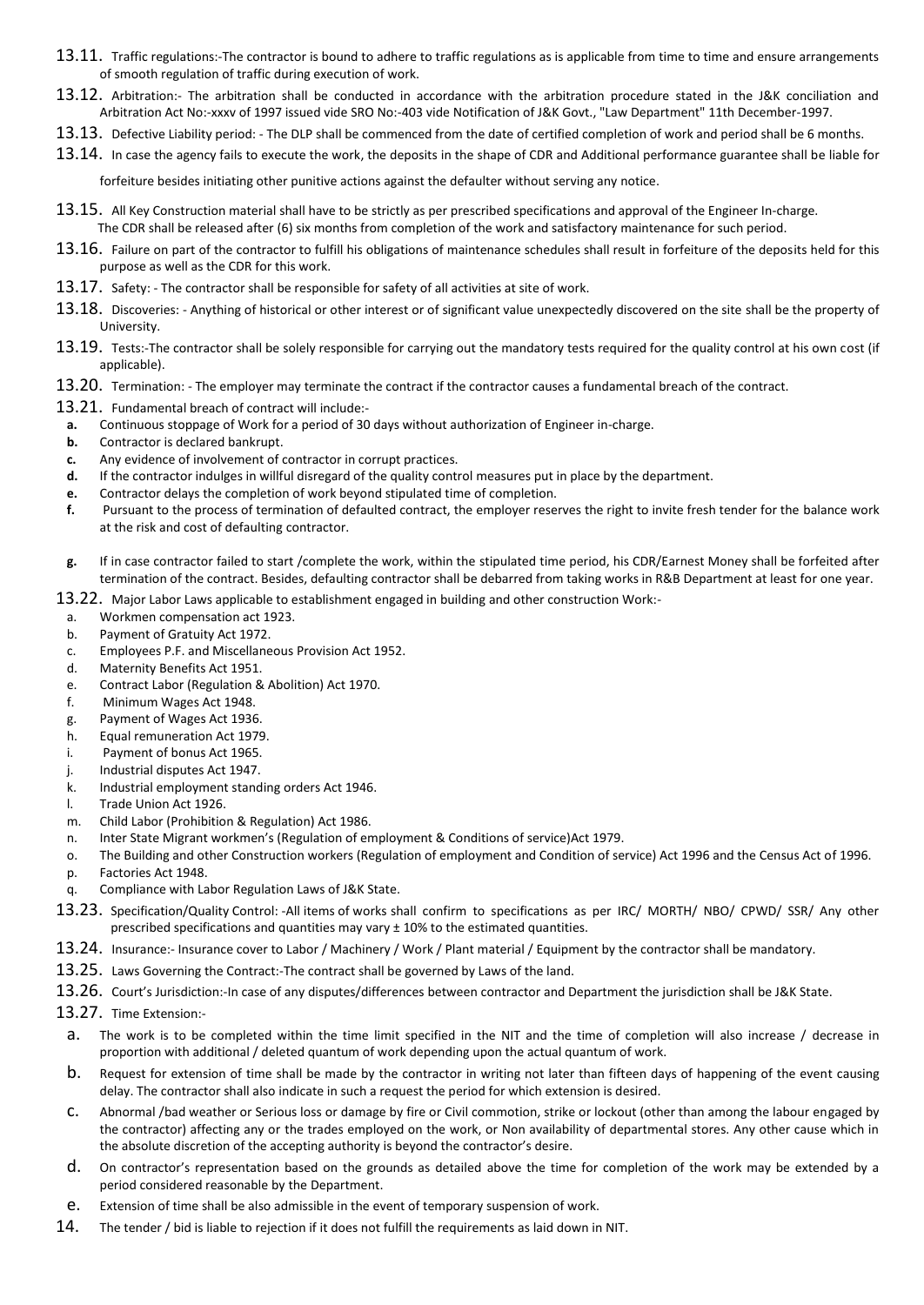#### Executive Engineer

NIT No: - F (FRESH)(E.Tend) (Convo. A.C) (UCD) KU/ 63/20 DATED: -10-03-2021.

Copy to the: -

- 1. Director, IT & SS for information .He is requested to upload the main tender notice on the University Web site for wide publicity.
- 2. Deputy/Assistant Registrar (Accounts/Dev) for information.
- 3. P.S. to Registrar for information of the Registrar.
- 4. Head draftsman for information.
- 5. President J&K Constructional Contractors Association, Sheikh Bagh, Srinagar for information.
- 6. Notice board.
- 7. File